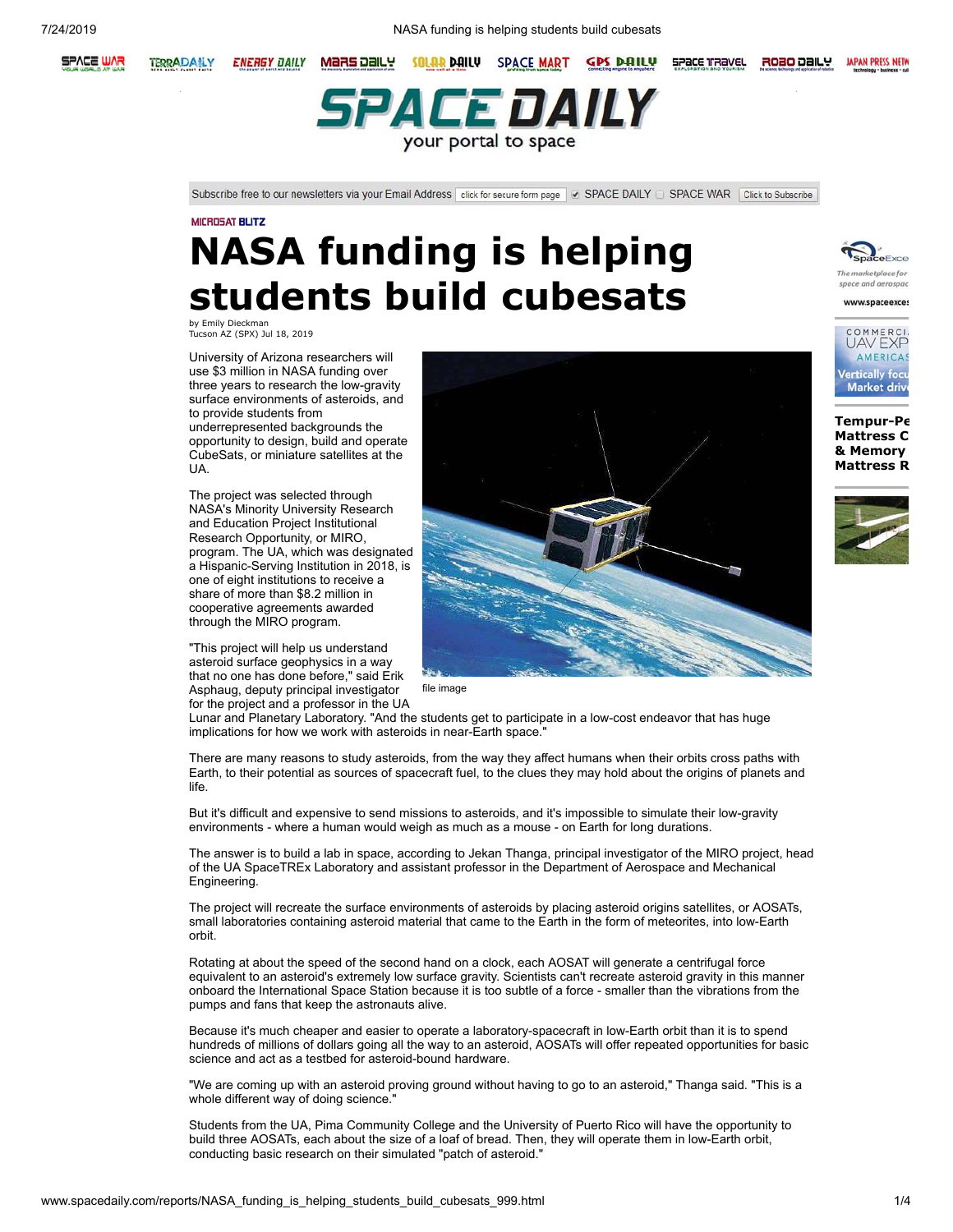Research areas will include how to extract water for conversion into rocket fuel, testing robotic devices capable of digging and planting sensors on an asteroid, and sending bursts of gas and firing small projectiles into a lowgravity asteroid surface.

"This is a unique project which will provide students the opportunity to study different aspects of asteroid science," said Desiree Cotto-Figueroa, project co-investigator and assistant professor at the University of Puerto Rico at Humacao. "The continuous discovery of unknown near-Earth asteroids, as well as gaining an understanding of their origin and evolution, is very important."

Ultimately, the researchers envision AOSAT as pathway toward a significantly larger centrifugal spacecraft that could act as a semipermanent proving ground in low-Earth orbit. This accessible facility would allow researchers to realistically test how an entire lander or an astronaut might interact with an asteroid surface - what Asphaug calls a "persistent link" between distant asteroid environments and the Earth.

Such a facility could even be used to recreate a "patch of the moon" where astronauts could train and adapt to the low-gravity lunar conditions humans first experienced in the Apollo missions 50 years ago.

"Our decades-spanning experience in planetary exploration makes the UA an ideal institution to lead this STEM education and research project," said UA President Robert C. Robbins. "Underrepresented students from both our local community and international partners will have an opportunity to learn about asteroid science and space systems engineering through a project that will actually launch into space. This is the kind of incredible opportunity we are proud to offer students for them to have the tools and experience to succeed."

In the near term, "we would like to build a pipeline of students working with professors to conceptualize, design, build and fly CubeSats at the University of Arizona," Thanga said. "We're looking to the day in the future where sending a CubeSat to space might be as easy as sending a payload up on a balloon flight to do an experiment in high altitude."

Roberto Furfaro, professor of systems and industrial engineering and head of the Space Situational Awareness Initiative under which SpaceTREx operates, said that with the help of the College of Engineering; the provost; and the Office of Research, Discovery and Innovation, he recruited Thanga specifically to be "[University of Arizona](http://www.arizona.edu/?_ga=2.190591144.289571651.1563425555-1329437694.1552972724) " between CubeSat research and space situational awareness, or SSA, which is the ability to monitor, understand and predict the behavior of objects orbiting Earth.

"He represents what we call space-based SSA," Furfaro said. "He could potentially build a CubeSat that can not only view the Earth or other planetary bodies, but can observe other spacecraft or debris to learn more about the characteristics and behavior of objects in space, for example."

### **Related Links**

[University of Arizona](http://www.arizona.edu/?_ga=2.190591144.289571651.1563425555-1329437694.1552972724) [Microsat News and Nanosat News at SpaceMart.com](http://www.spacedaily.com/MicroSat_Blitz.html)

**Recommend**  $\left[\frac{\text{Share}}{\text{linear}}\right]$  $\left[\frac{\text{Share}}{\text{linear}}\right]$  $\left[\frac{\text{Share}}{\text{linear}}\right]$  **4 people recommend this. Be the first of your friends.** 

**Thanks for being here;**

We need your help. The SpaceDaily news network continues to grow but revenues have never been harder to maintain.

With the rise of Ad Blockers, and Facebook - our traditional revenue sources via quality network advertising continues to decline. And unlike so many other news sites, we don't have a paywall - with those annoying usernames and passwords.

Our news coverage takes time and effort to publish 365 days a year.

If you find our news sites informative and useful then please consider becoming a regular supporter or for now make a one off contribution.



#### **MICROSAT BLITZ [New safer, inexpensive way to propel small satellites](http://www.spacedaily.com/reports/New_safer_inexpensive_way_to_propel_small_satellites_999.html)** West Lafayette IN (SPX) Jul 17, 2019

Finding inexpensive solutions for propelling CubeSats is one of the most critical components of the rapidly growing industry of commercial launches of satellites the size of a loaf of bread. The small size and relatively low cost have made CubeSats popular choices for commercial launches in recent years. The first CubeSat was launched in 1999. Since then, more than 1,000 have been launched. The rapid development and application of nanosatellite technology has vastly accelerated mission complexity ... read [more](http://www.spacedaily.com/reports/New_safer_inexpensive_way_to_propel_small_satellites_999.html)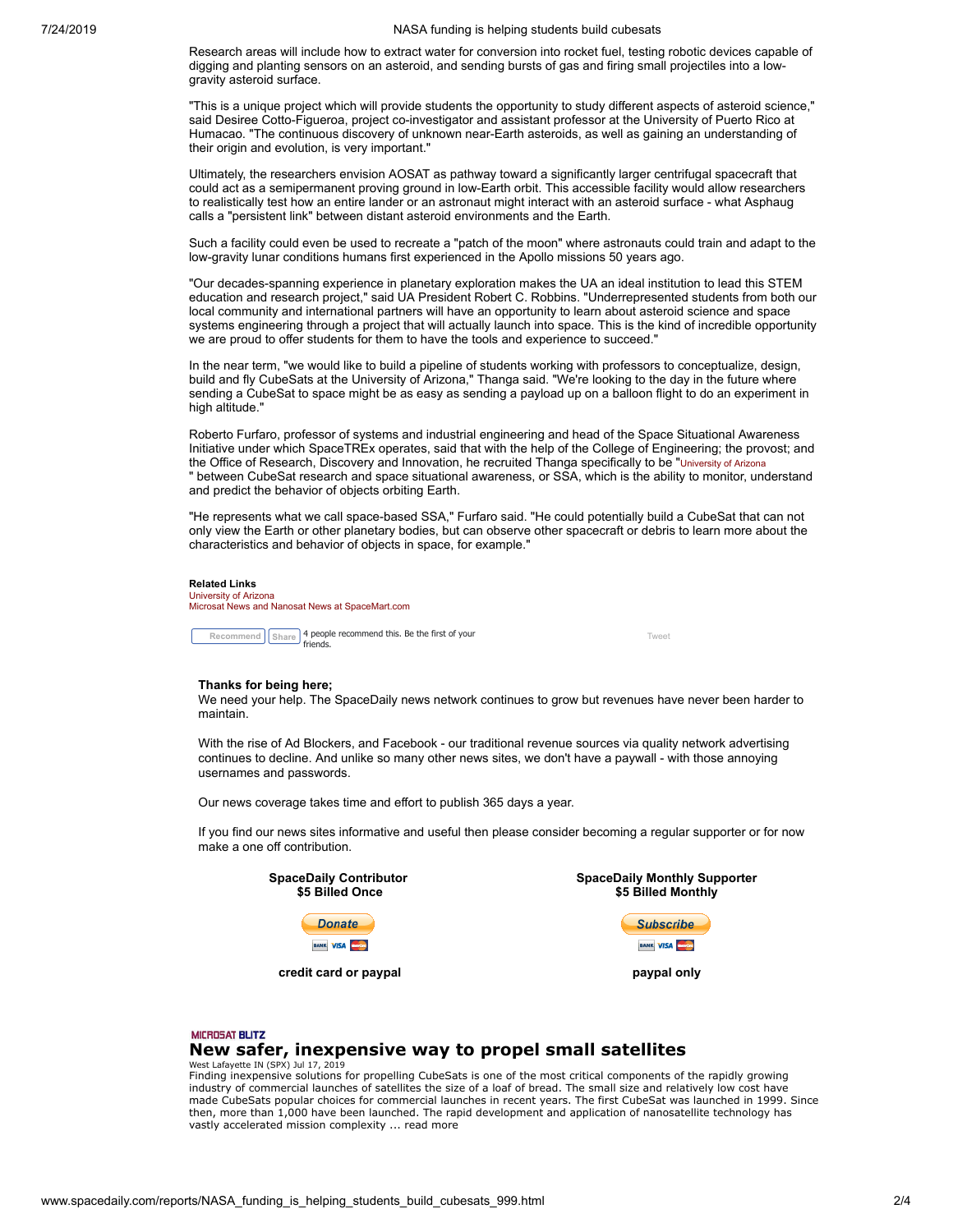

**Comment using your Disqus, Facebook, Google or Twitter login.**

| 0 Comments                                                               | spacedaily |                            | $\bigcirc$ Login $\lnot$ |
|--------------------------------------------------------------------------|------------|----------------------------|--------------------------|
| $\heartsuit$ <b>Recommend</b> $\heartsuit$ Tweet $\qquad$ <b>f</b> Share |            |                            | Sort by Best $\sim$      |
| Start the discussion                                                     |            |                            |                          |
| <b>LOG IN WITH</b>                                                       |            | OR SIGN UP WITH DISQUS (?) |                          |
|                                                                          |            | Name                       |                          |

Be the first to comment.

#### **ALSO ON SPACEDAILY**

l,

## **Share this article via these popular social media networks**

| $\blacksquare$ del.icio.us                                                                                                                                                                                                                                                                                                                                                       | <b>Sur</b> Digg                                            | Reddit                                                                                                                                                                                                                                                                                                                                                                                      | Google                                                                                                                                                                                                                                                                                     |  |
|----------------------------------------------------------------------------------------------------------------------------------------------------------------------------------------------------------------------------------------------------------------------------------------------------------------------------------------------------------------------------------|------------------------------------------------------------|---------------------------------------------------------------------------------------------------------------------------------------------------------------------------------------------------------------------------------------------------------------------------------------------------------------------------------------------------------------------------------------------|--------------------------------------------------------------------------------------------------------------------------------------------------------------------------------------------------------------------------------------------------------------------------------------------|--|
| SPACE TRAVEL<br>Russia May Send Saudi Astronaut to Space -<br>Intergovernmental Commission                                                                                                                                                                                                                                                                                       |                                                            | <b>SPACE MART</b><br>Maintaining large-scale satellite constellations using logistics<br>approach                                                                                                                                                                                                                                                                                           |                                                                                                                                                                                                                                                                                            |  |
| US to Launch Its First Own Spacecraft to ISS After NASA<br>Certification in May 2020 - Source<br>Lithuania introduces e-residency to boost foreign investment<br>Major shuffle at NASA in rush to meet Trump's moon<br>deadline<br>ROCKET SCIENCE<br>SpaceX Dragon capsule explosion blamed on titanium valve<br>failure<br>Fuel leak halted blastoff for Indian rocket: reports |                                                            | Maxar begins production on Legion-class satellite for Ovzon<br>Maintaining large-scale satellite constellations using logistics<br>approach<br>To be a rising star in the space economy, Australia should<br>also look to the East<br><b>TECH SPACE</b><br>Raytheon nets \$40.2M for variants of Navy's AN/SPY-6 radar<br>Stonehenge construction may have been aided by lots of pig<br>fat |                                                                                                                                                                                                                                                                                            |  |
| India's heavy rocket Bahubali gearing up for Moon<br>Vega rocket fails after takeoff in French Guiana<br>MaRS Daily<br>A material way to make Mars habitable<br>Aerogel could be a key building material for Mars<br>Sustaining Life on Long-Term Crewed Missions Will Require<br>Planetary Resources                                                                            |                                                            | Radiation levels at Marshall Islands test sites 10 times<br>greater than Chernobyl<br>Perseverance is key to NASA's advancement of alloys for<br>bearings and gears<br><b>EXTRA SOLAR</b><br>Scientists deepen understanding of magnetic fields<br>surrounding Earth and other planets<br>Astronomers expand cosmic "cheat sheet" in hunt for life                                          |                                                                                                                                                                                                                                                                                            |  |
| InSight Uncovers the 'Mole' on Mars<br>DRAGON SPACE<br>From Moon to Mars, Chinese space engineers rise to new<br>challenges<br>China plans to deploy almost 200 AU-controlled satellites<br>into orbit<br>and ground assets<br>Yaogan-33 launch fails in north China, Possible debris<br>recovered in Laos                                                                       | Luokung and Land Space to develop control system for space | A desert portal to other worlds<br><b>OUTER PLANETS</b><br>Hypothesis<br>Have Formed                                                                                                                                                                                                                                                                                                        | Ejected moons could help solve several astronomical puzzles<br>Jupiter's auroras powered by alternating current<br>Kuiper Belt Binary Orientations Support Streaming Instability<br>Study Shows How Icy Outer Solar System Satellites May<br>Astronomers See "Warm" Glow of Uranus's Rings |  |



SPACE [MEDIA NETWORK](mailto:advertise@spacedaily.com) PROMOTIONS Solar Energy [Solutions](http://www.spacedaily.com/solar_energy_solutions.html)<br>[Tempur-Pedic](http://www.spacedaily.com/tempurpedic-mattress-comparison.htm) Mattress Comparison ...

**Newsletters :: [SpaceDaily :: SpaceWar :: TerraDaily :: Energy Daily](http://eepurl.com/8cf_v) XML Feeds :: [Space News](http://www.spacedaily.com/spacedaily.xml) :: [Earth News](http://www.terradaily.com/terradaily.xml) :: [War News](http://www.spacewar.com/spacewar.xml) :: [Solar Energy News](http://www.solardaily.com/solardaily.xml)**